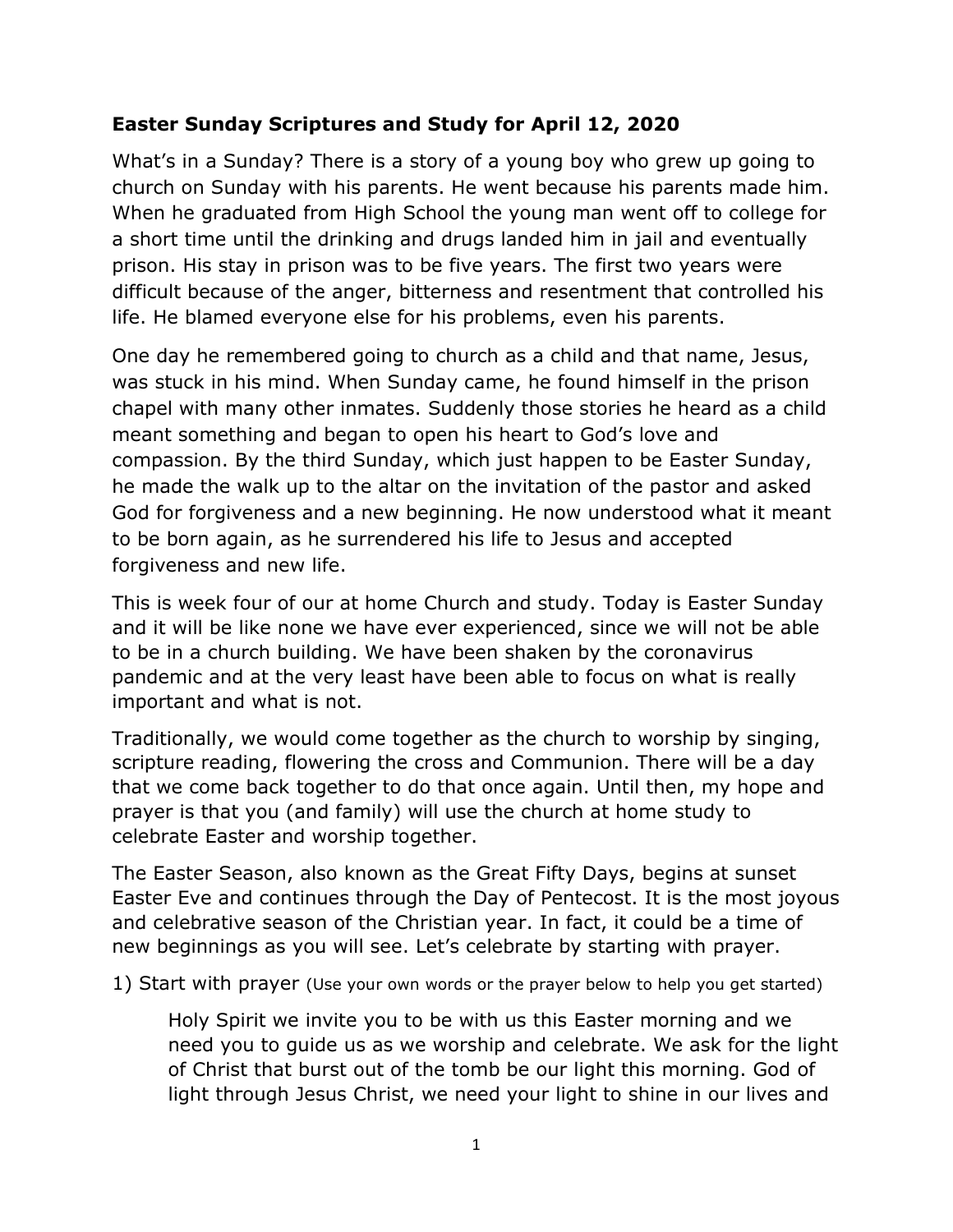this world more than ever. Help us to be the light you have called us to be to the world. Kindle in us the fire of the Holy Spirit and grant that our hearts and minds be aflame with a holy desire to shine forth with the brightness of Christ's rising.

Fill us with the Spirit of truth that our words would breathe life into others and be edifying to those we love. We ask for healing in the name of Jesus, as you break the hold the virus has on the world and our nation. Thank you for breaking the hold sin had on the world by the death and resurrection of your Son. May there be a great awakening of the gift of life offered through Jesus and a turning back to you Father that our land would be healed. We ask all this in the name of Yeshua—Jesus, the Son of the most High God. Amen.

2) Listen to or sing your favorite Easter hymn or song. Here are a few examples:

- a. Were You There
- b. What Wondrous Love Is This
- c. Christ the Lord Is Risen Today
- d. How Deep The Father's Love
- e. In Christ Alone

3) Follow this with the tithes/offerings

# **(Note to the church: Again, Thank you so much for your faithfulness in your tithes and offerings. Many of you have brought them by or mailed them to the church.)**

4) Psalter Reading **Psalm 145 (Read from your Bible)** 

5) **Easter Proclamation** *(You will need a candle or flash light for this part or you can turn the lights in the room off. Light the candle or turn on the lights or flashlight were directed in the proclamation)*

Rejoice, heavenly powers! Sing, choirs of angels!

Exult, all creation around God's throne!

Jesus Christ, our King, is risen!

Sound the trumpet of salvation!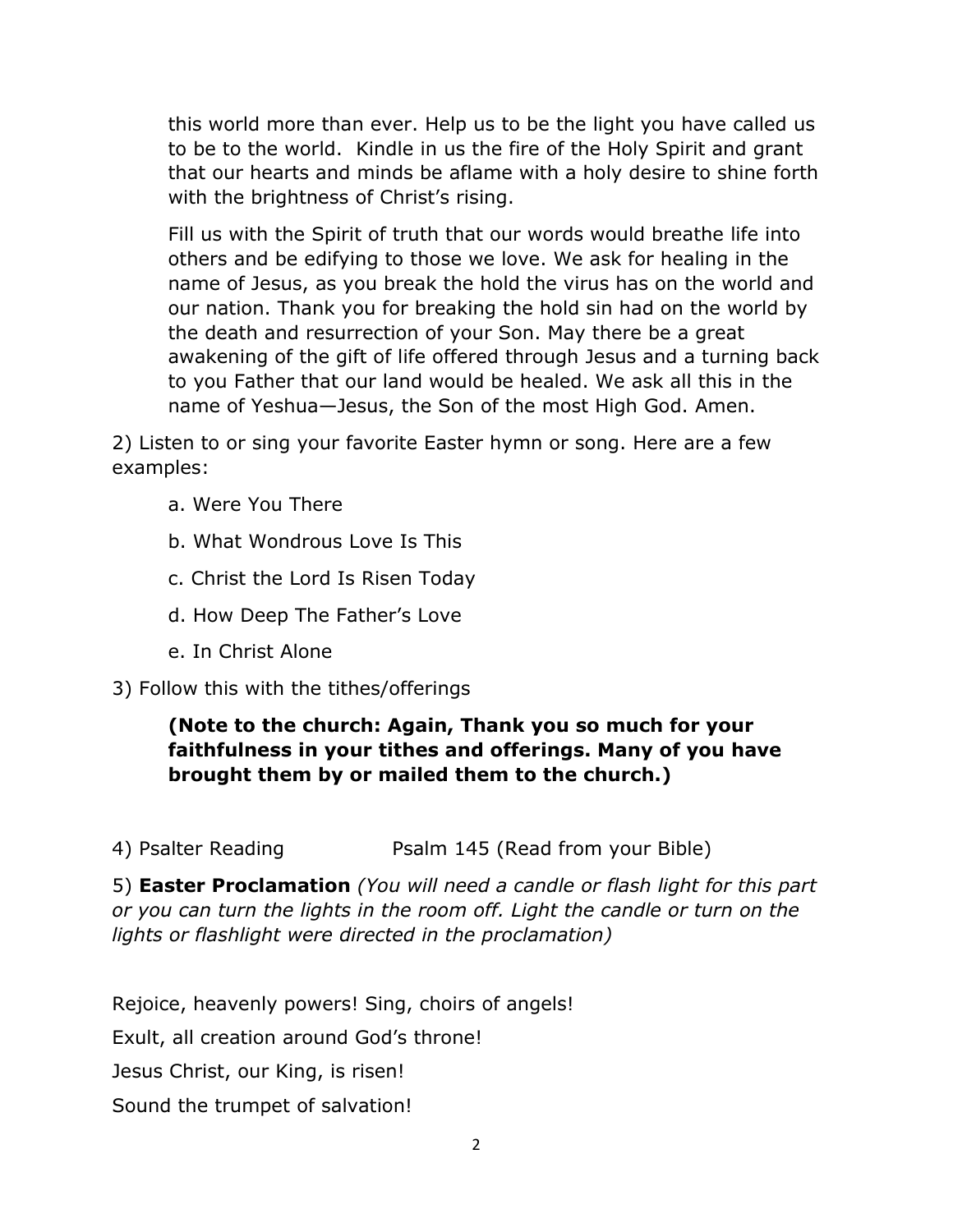Rejoice, O earth, in shining splendor, radiant in the brightness of our King! Christ has conquered! Glory fills you! Darkness vanishes forever!

**Rejoice, heavenly powers! Sing, choirs of angels! Jesus Christ, our King, is risen!**

Rejoice, O holy Church! Exult in glory! The risen Savior shines upon you! Let this place resound with joy, echoing the mighty song of all God's people! **Jesus Christ, our King, is risen!**

It is truly right that we should praise you, invisible, almighty, and eternal God, and your Son, Jesus Christ. For Christ has ransomed us with his blood, and paid the debt of Adam's sin to deliver your faithful people. **Jesus Christ, our King, is risen!**

This is our Passover feast, when Christ, the true Lamb, is slain. This is the day when first you saved our forebears, you freed the people of Israel from their slavery and led them with dry feet through the sea.

#### **Jesus Christ, our King, is risen!**

This is the night when the pillar of fire destroyed the darkness of sin! This is the day when Christians everywhere, washed clean of sin and freed from all defilement,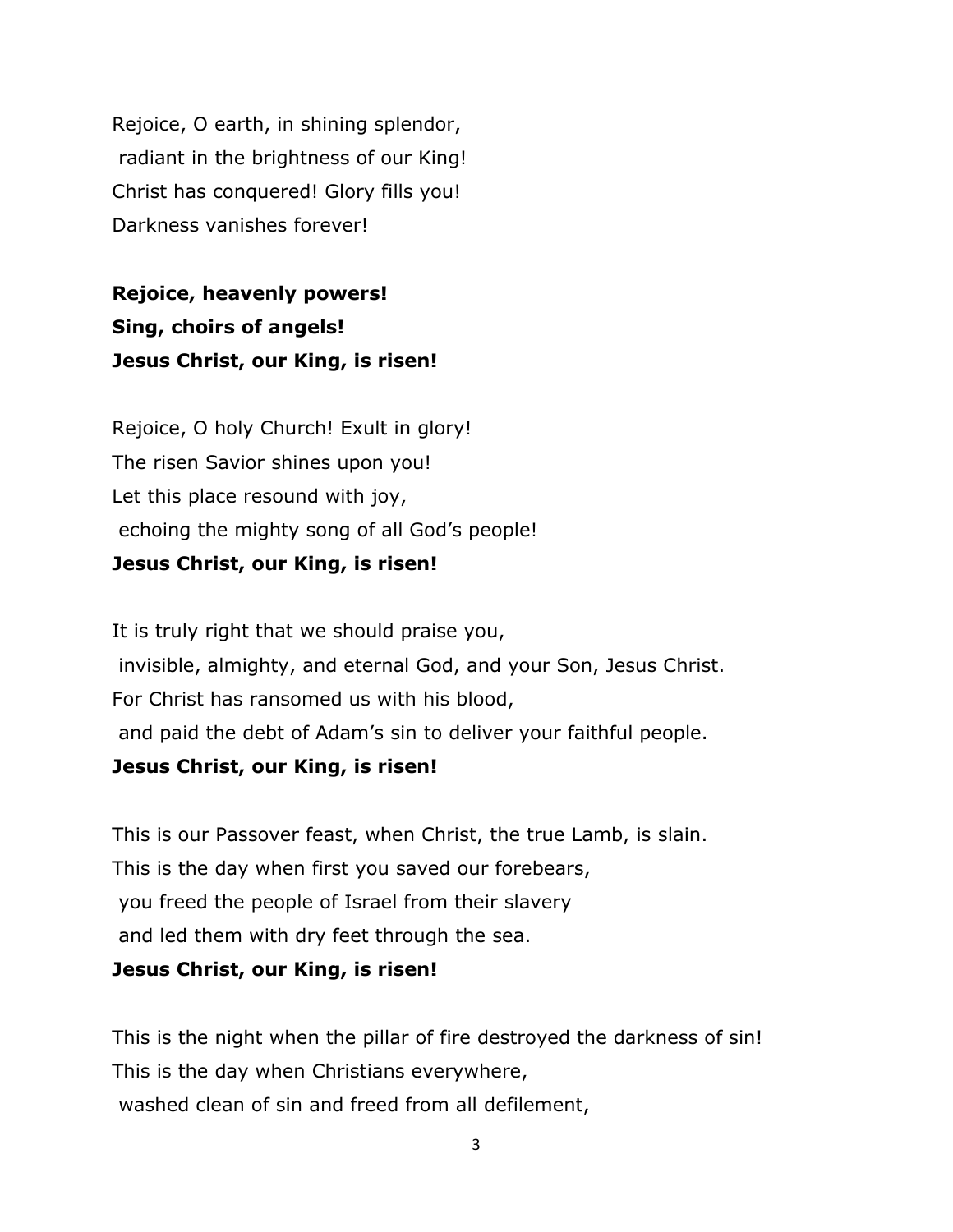are restored to grace and grow together in holiness.

#### **Jesus Christ, our King, is risen!**

This is the night when Jesus Christ broke the chains of death and rose triumphant from the grave. Night truly blessed, when heaven is wedded to earth, and we are reconciled to you! **Jesus Christ, our King, is risen!**

*(Turn on light or light candle)*

Accept this Easter candle (Light), a flame divided but undimmed,

a pillar of fire that glows to your honor.

Let it mingle with the lights of heaven,

and continue bravely burning to dispel the darkness of the night!

### **Jesus Christ, our King, is risen!**

May the Morning Star, which never sets, find this flame still burning.

Christ, that Morning Star, who came back from the dead,

and shed his peaceful light on all creation,

your Son who lives and reigns forever and ever.

**Rejoice, heavenly powers!**

**Sing, choirs of angels!**

**Jesus Christ, our King, is risen! Amen.**

6) The Theme for this morning is **"New Beginnings.** Before reading scripture pray again, asking the Holy Spirit to open your hearts and minds and reveal God's truths from the Word to you this morning.

# **Mark 16:1-8 (NIV)**

*<sup>1</sup>When the Sabbath was over, Mary Magdalene, Mary the mother of James, and Salome bought spices so that they might go to anoint*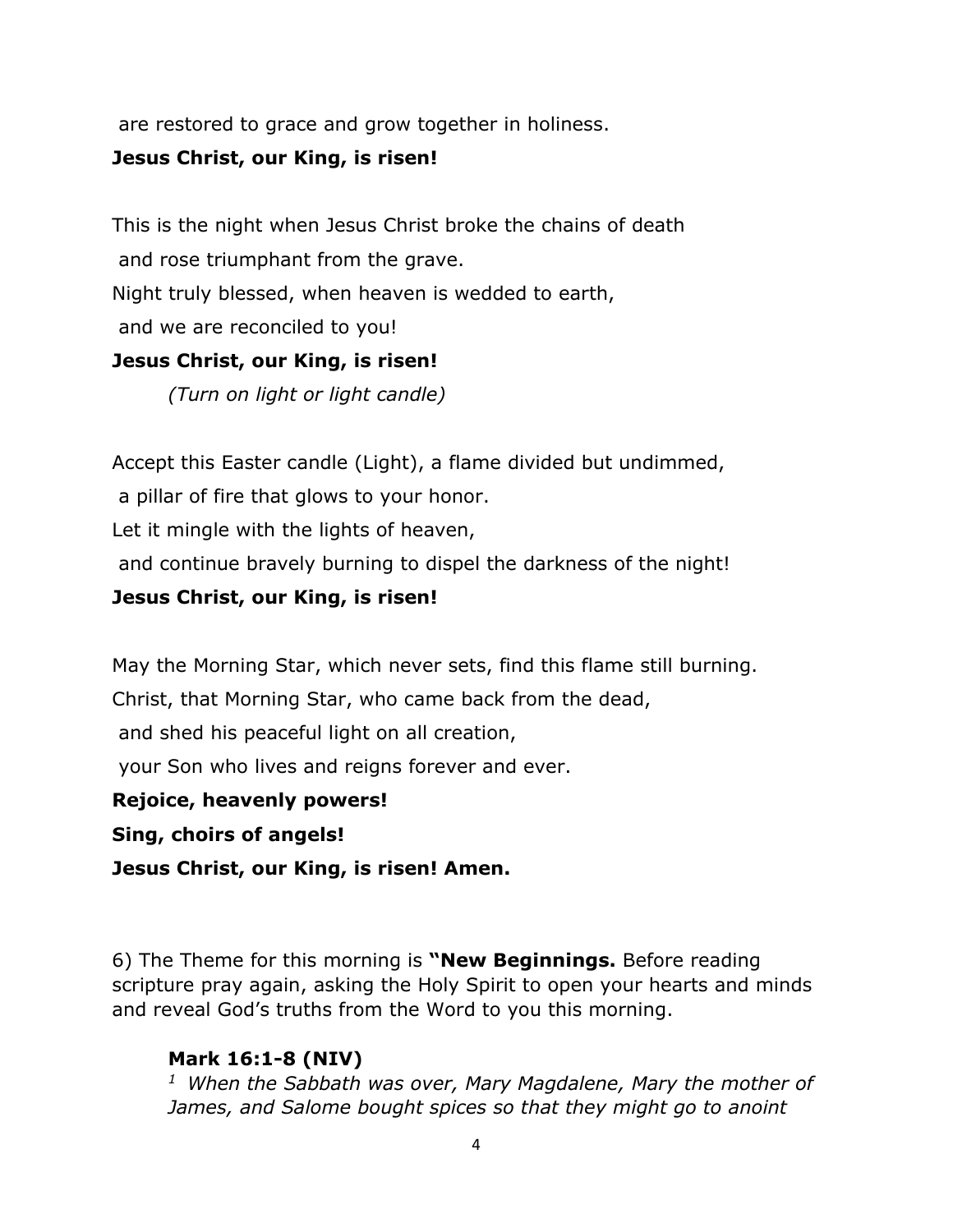*Jesus' body.* 

*<sup>2</sup>Very early on the first day of the week, just after sunrise, they were on their way to the tomb* 

*<sup>3</sup>and they asked each other, "Who will roll the stone away from the entrance of the tomb?"* 

*<sup>4</sup>But when they looked up, they saw that the stone, which was very large, had been rolled away.* 

*<sup>5</sup>As they entered the tomb, they saw a young man dressed in a white robe sitting on the right side, and they were alarmed.* 

*<sup>6</sup>"Don't be alarmed," he said. "You are looking for Jesus the Nazarene, who was crucified. He has risen! He is not here. See the place where they laid him.* 

*<sup>7</sup>But go, tell his disciples and Peter, 'He is going ahead of you into Galilee. There you will see him, just as he told you.'"* 

*<sup>8</sup>Trembling and bewildered, the women went out and fled from the tomb. They said nothing to anyone, because they were afraid.* 

Do you remember who anointed Jesus with oil? Jesus was in Bethany, at the house of Simon the Leper, when a woman (most likely Mary, Martha's sister) anointed Jesus with pure nard. (Mark 14:3) She had a whole jar of the expensive perfume and broke the jar before pouring all of it on Jesus' head. She didn't pour just a little or share half of it with him, but poured all of it on him. Here is what Jesus said about it:

### **Mark 14:8 (NIV)**

*<sup>8</sup>She did what she could. She poured perfume on my body beforehand to prepare for my burial.*

Why did the three women in Mark 16:1-2 take spices to anoint Jesus' body?

a. That would have been the customary practice of that time b. They obviously didn't know about Jesus' anointing that happened in Bethany or more likely they didn't understand why it happened.

c. Did they go ahead and anoint Jesus' body? or Did they rush to the tomb to see Jesus fulfill his prediction of rising again? The answer is no and no. They wanted to finish the rituals of burial that the Sabbath had interrupted, however Jesus prediction was right. He **wasn't** there but as the young man dressed in white said, "He Has Risen!" Obviously, the spices and anointing the body was not going to be needed. Jesus was not there and the anointing had already been taken care of at Bethany.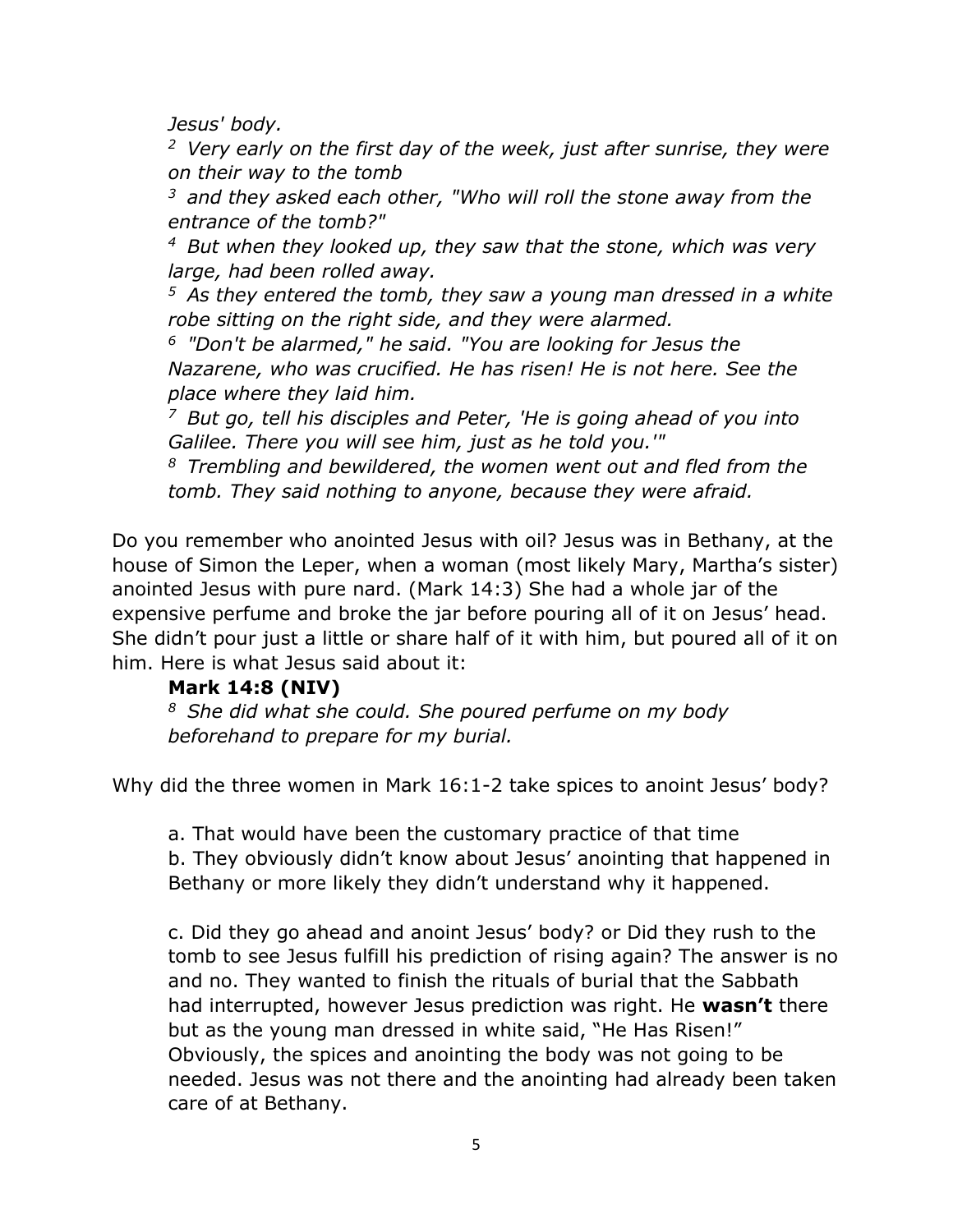The more important detail I want you to look at is the day of the week this took place.

a. *Very early on the first day of the week, just after sunrise, they were on their way to the tomb*

b. Most scholars believe this was on Sunday, the first day of the week

Sunday, the first day of the week is often recognized by many Americans as the last day of the week, since Monday is the first day of the work week. The importance of Sunday to God and scripture goes all the way back to the beginning of creation. Sunday is tied to the first day of creation, even though it wasn't called Sunday then, nevertheless the two are connected.

Sunday is the first day of the week, a day of beginning. God's first day of creation was a day of beginning. So, every Sunday has the connection to the creation of the universe, a new beginning. But there is more. The resurrection of Jesus took place on the first day of the week, Sunday. Before we discuss that, let's finish the story of the young man that you read about at the beginning.

The 5 year prison sentence turned into three and a half. When he got out of prison, he went home to his parents and they unconditionally accepted him back. When Sunday came, his parents invited him to church. The young man wanted to go but he was hesitant. He was afraid that the members would all stare at him and judge him for his past and that he would be an embarrassment for his parents.

However, his parents encouraged him and he decided to go. As he walked in the doors of the church, just the opposite of his fears happened. The organist, a rather large, burly man, who had known him since he was a boy, came running, not walking fast, but running toward him. You could hear the thunder of every step and the sound of the pews and floor crackling as he ran toward the young man. He shouted "Praise the Lord" and gave the young man a big bear hug that was followed by many others gathering around him to welcome, love and encourage him. He never missed another Sunday of worship.

As Jonathan Cahn points out in his "Book of Mysteries," Jesus was in the tomb on Saturday, the Jewish Sabbath which makes sense, a day of rest. Sunday or the first day of the week comes after the Sabbath. The Sabbath is the last day or the end of the week.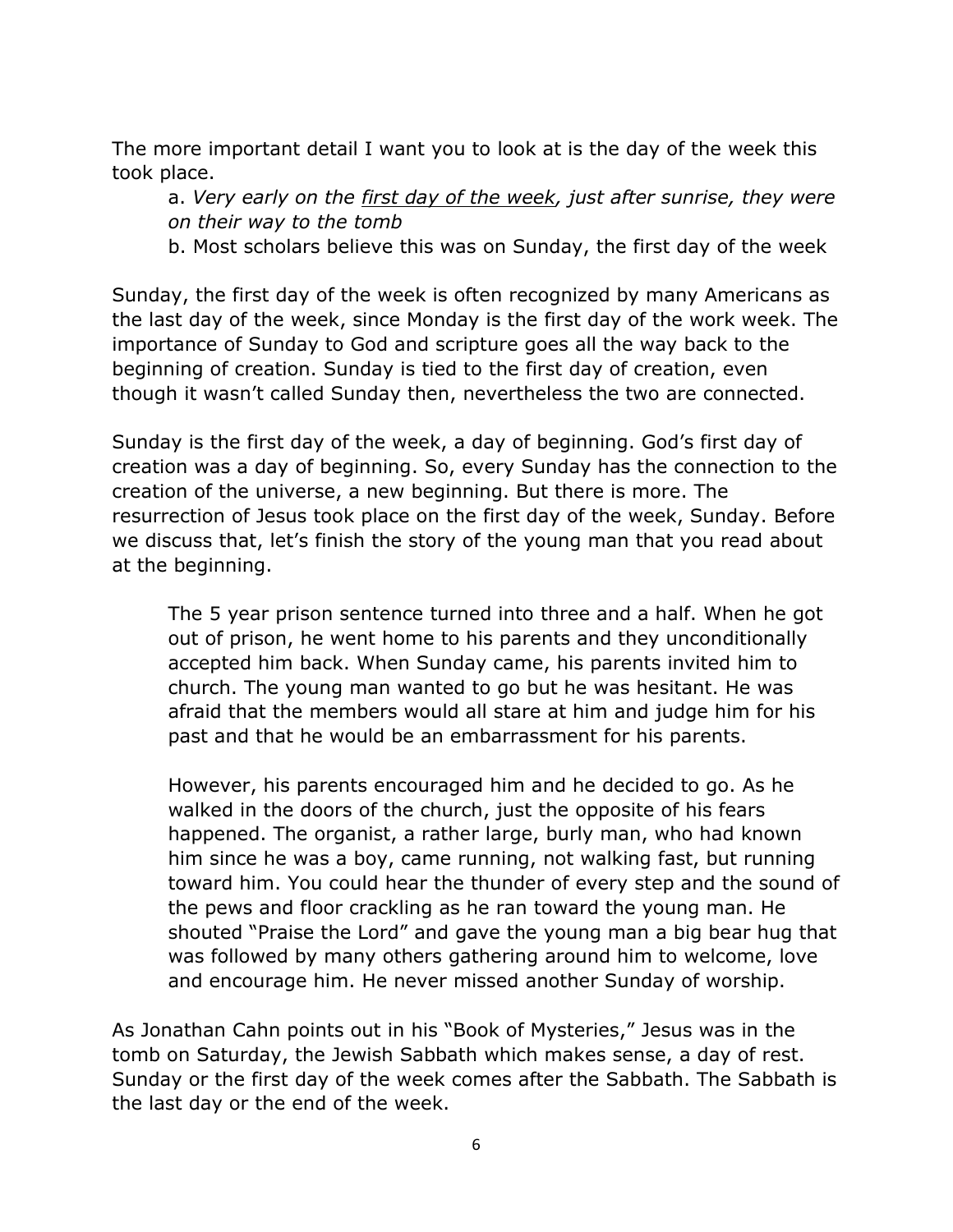Resurrection happened after the end which represents the power of the cross and the end of the old life and the start of a new beginning for anyone who would receive it. Sunday is a special day of new beginnings. It is tied to the very first beginning. The God of Abraham, Isaac and Jacob and the God who gave his Son is all about new beginnings.

Easter Sunday is where it all started and what we need more than anything right now as we face an uncertain future. A day set aside for worship of the God of new beginnings. It's meant to be a day of worship. A day to give thanks for new beginnings, new life and eternal life in Christ.

Resurrection is the beginning of the new creation and Sunday is the day it took place. Anyone who would choose Sunday and to enter in, accepting what Jesus offers becomes a new creation. In the Hebrew Scriptures, Sunday is not called Sunday but *Yom Rishon* which means Day One. We are at a time in history that we need a new start and Day One!

# **Every Sunday is a day to celebrate Day One in a believer's life and that the old is wiped out. That means there is nothing before day one. No sin, no shame, no guilt or failures for all things become new in Christ (2 Cor 5:17).**

Are you in need of a new beginning or have forgotten what Easter and Sunday is all about. Let's ask the God of new beginnings to forgive us and give us a new beginning just as he did Job. Let's ask him for a new beginning for this nation, just like he gave the Samaritan woman at the well, Saul when he became Paul or Peter after denying Jesus three times.

Let's fall on our face before God, the God of new beginnings and let's cry out for a new beginning, a resurrection of our nation, our community, our church and our lives. Start this Easter Sunday by rethinking why you go or don't go to church every week, even if it is at home. Every Sunday is Easter Sunday, Resurrection Sunday, a new day, a new beginning for whoever will receive it.

The crisis we are in has been tough but it has revealed some things in our lives that need to be addressed. Our weaknesses have been exposed. Our idols have been exposed. Our faith has been exposed. Our sin has been exposed. Jesus was resurrected on Sunday, so that we could have Day One at the very minimum every week. Could he be saying to you and me, take those things that have been exposed and get rid of them and take advantage of Day One, a new beginning.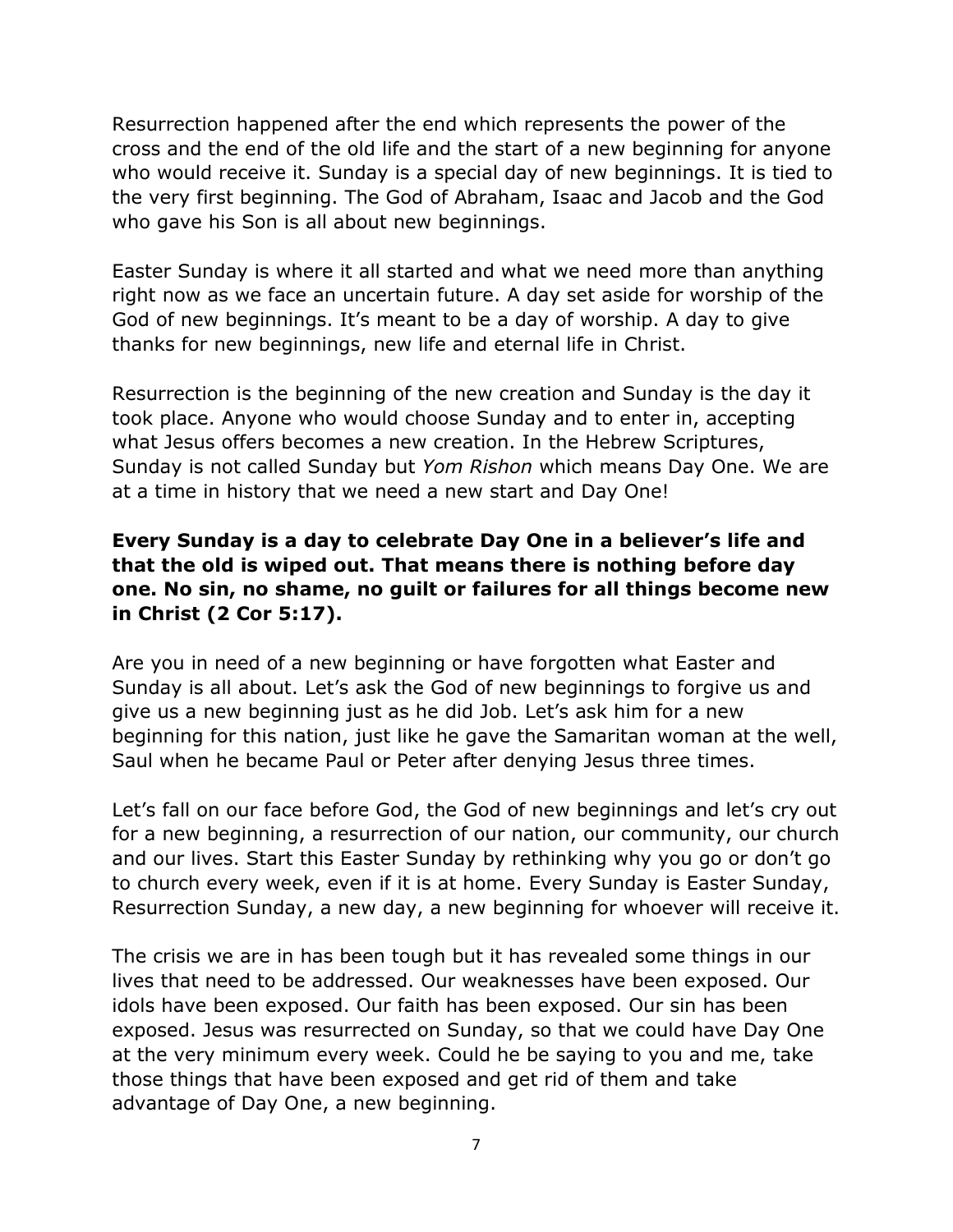7) We pray again for strength and renewal this morning using the Prayer of St. Patrick:

I arise today through God's strength to pilot me: God's might to uphold me, God's wisdom to guide me, God's eye to look before me, God's ear to hear me, God's word to speak for me, God's hand to guard me.

Christ with me, Christ before me, Christ behind me, Christ in me, Christ beneath me, Christ above me Christ on my right, Christ on my left, Christ when I lie down, Christ when I sit down, Christ when I arise.

Christ in the heart of everyone who thinks of me, Christ in the mouth of everyone who speaks of me, Christ in every eye that sees me, Christ in every ear that hears me.

I arise today through mighty strength. Amen.

8) Now is a good time for a song/hymn or get some coffee or other refreshing drink. Stand just for minute or take a short break.

9) Read and discuss/reflect on the following:

*<sup>7</sup>But go, tell his disciples and Peter, 'He is going ahead of you into Galilee. There you will see him, just as he told you.'" <sup>8</sup>Trembling and bewildered, the women went out and fled from the tomb. They said nothing to anyone, because they were afraid.* 

#### **Mark 14:8 (NIV)**

*<sup>8</sup>She did what she could. She poured perfume on my body beforehand to prepare for my burial.*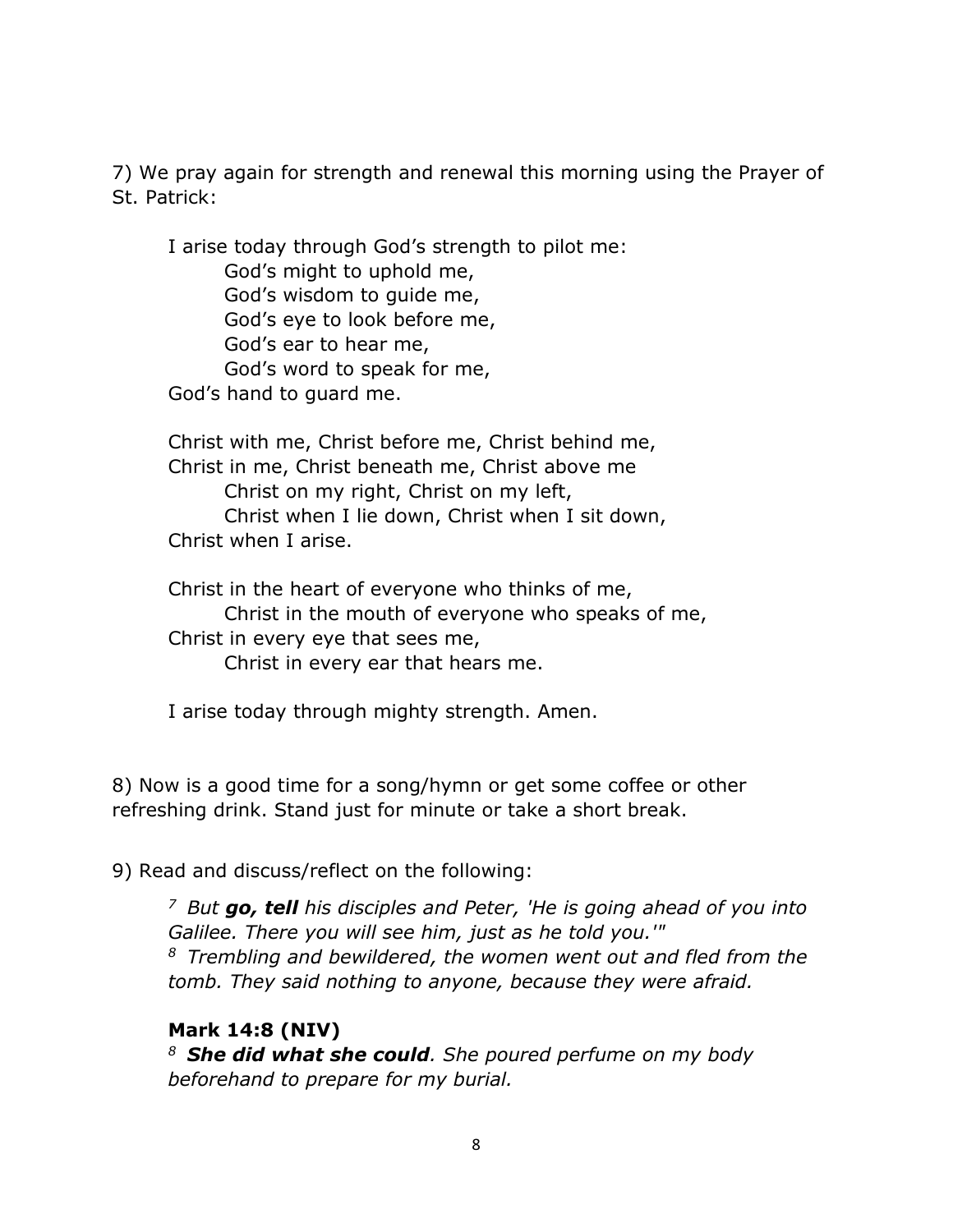First, what did the "young man dressed in white," which by all accounts was an angel, ask the three women to do?

a. Go tell the disciples and Peter

b. They were to go tell them that Jesus was going to be in Galilee and that the disciples would see Him there as Jesus had said.

c. What would you have done? The women were terrified. They left and didn't say a word.

d. What were they called to be? Witnesses. They were to witnesses to what they saw and experienced.

O. S. Hawkins says, "A witness is a person who simply tells others what they have seen or heard. They share with others about their firsthand experience."

e. That is what we are to do. To be witnesses to what Christ has done for us. Yes, it can be a frightful thing. But, remember we have inside us the Holy Spirit that will help us if we will take the step of faith. f. We don't have to know every scripture, be a Bible Scholar, or a preacher. We just have to tell of Jesus' incredible love for us and for others. The Holy Spirit does the rest.

- We are not recruiting people to join our club
- We are not asking people to buy our product
- We simply are to be Jesus' witnesses

Then in Mark 14:8 did you catch that first part: "She did what she could."

a. Some of us can do more than others but that's not the criteria for doing.

b. We are to do what we can. That's why we are called the "body of Christ." We have a part and can do what we can. We are expected to use the gifts we have been given for Kingdom work.

With that, let me express my thanks to the church for what you are doing in our community. We can't fix everything or meet every need but we can meet some needs. Thanks for calling and checking on each other and me. Thanks for the things you are making or the food you provide to others. Thanks for the things you are doing that only you and God know about.

I pray that one day we will be able to look back and say that this was one of the best Easters ever because people turned back to God and we learned to love and take care of each other. We saw God do something that only He